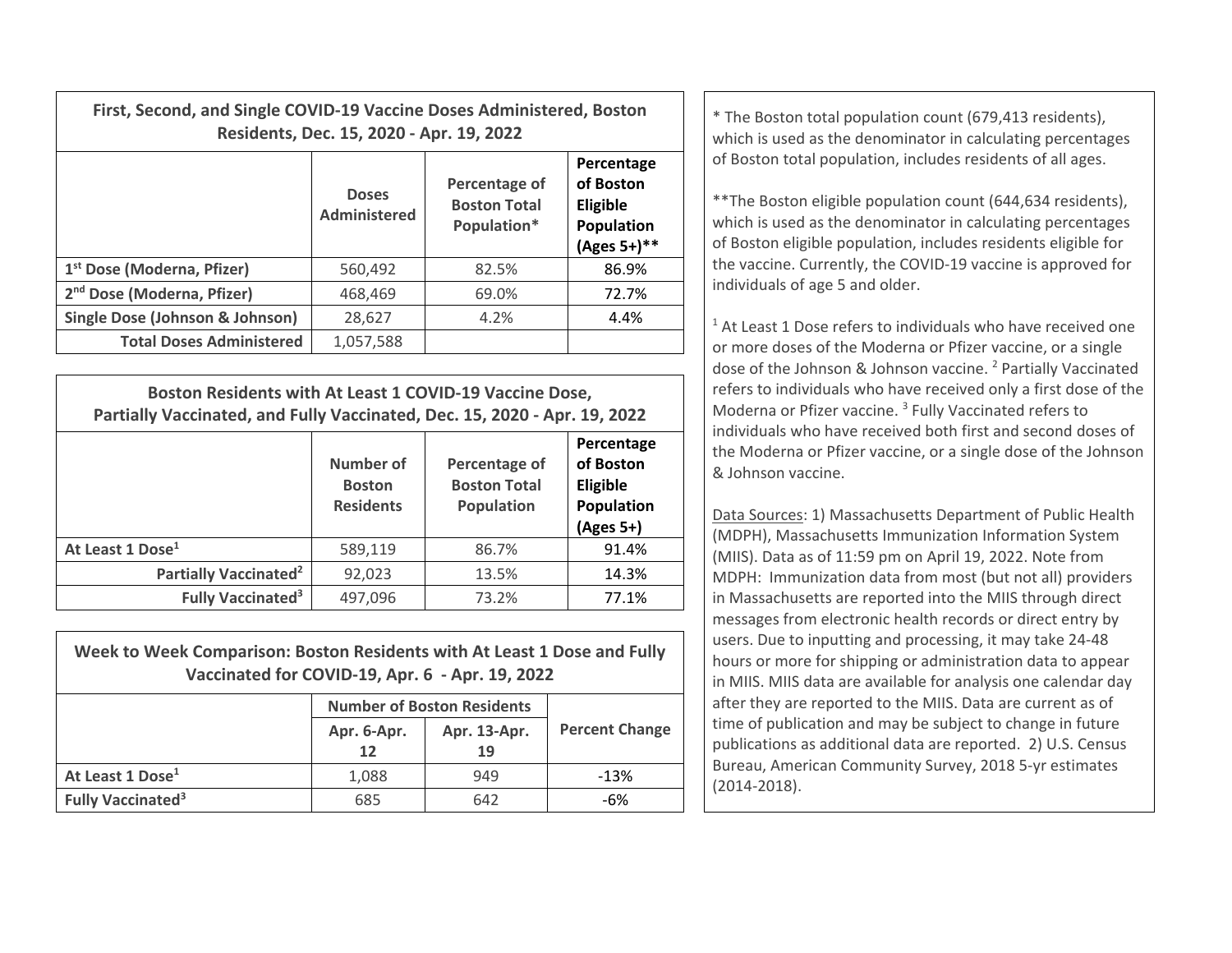

\* Total number of individuals receiving their initial dose in the 10‐week period.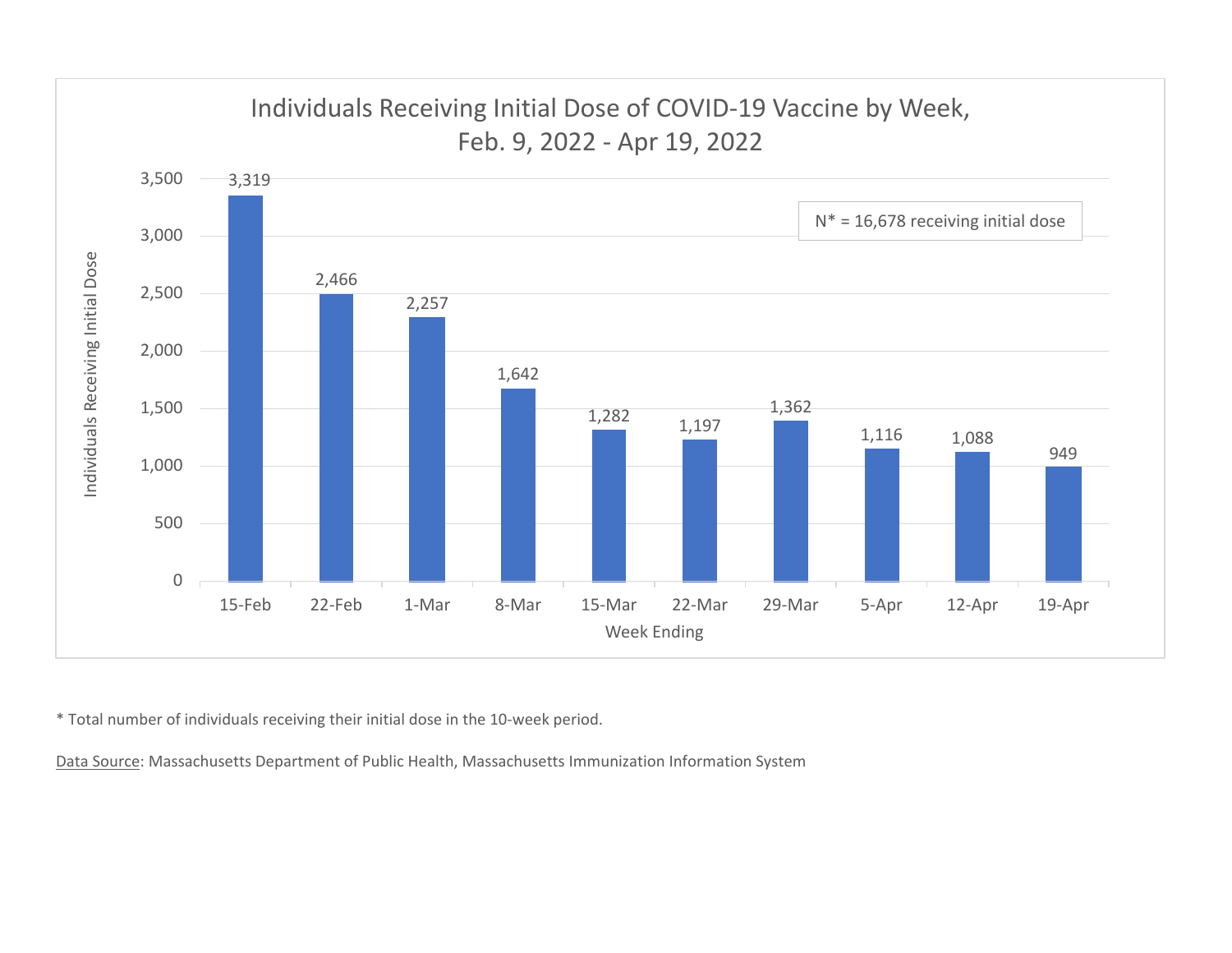

\* Total number of individuals receiving their final dose in the 10‐week period.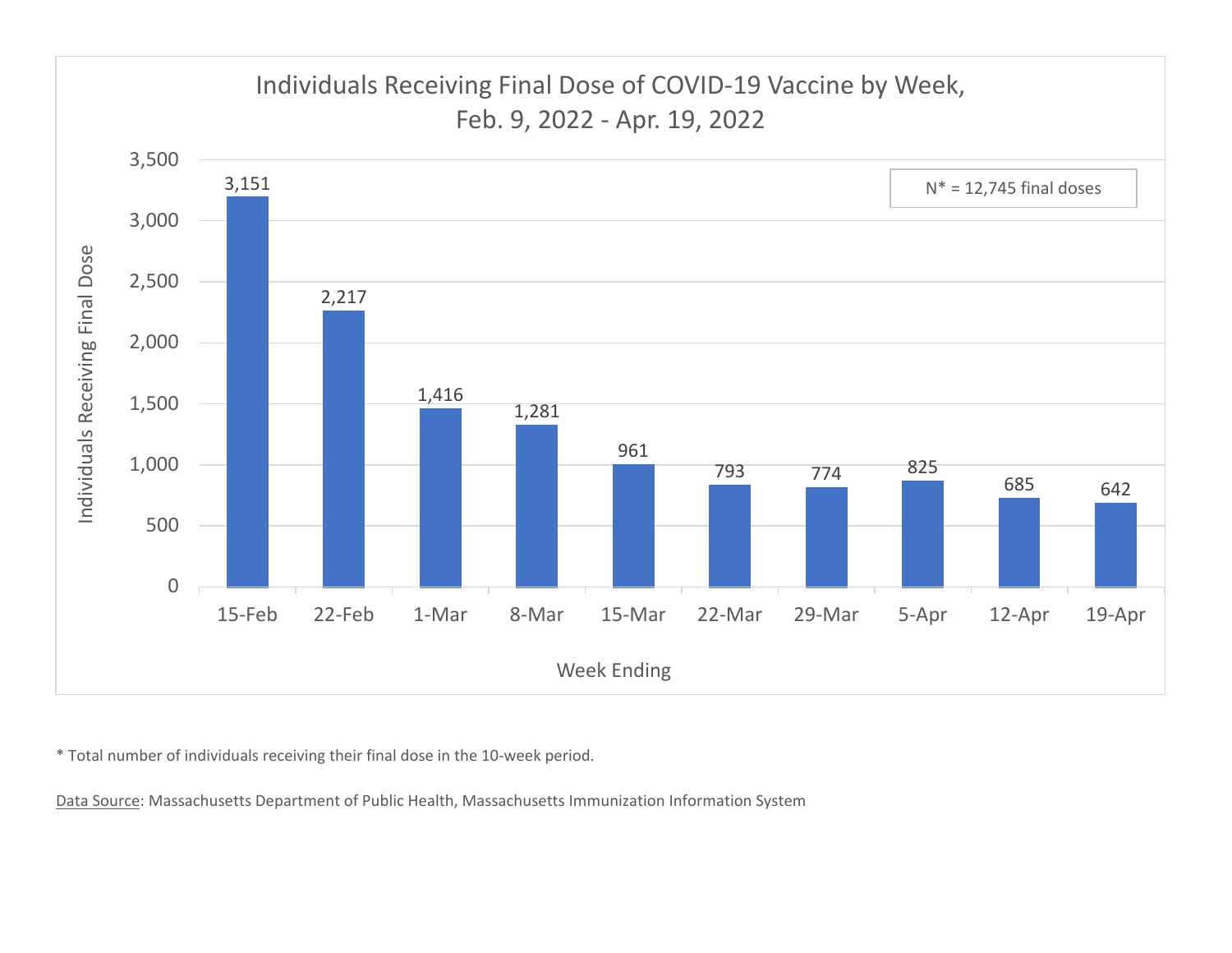

\* Varies from Total N of Individuals with At Least 1 Dose (589,119) due to missing age data for 8 individuals.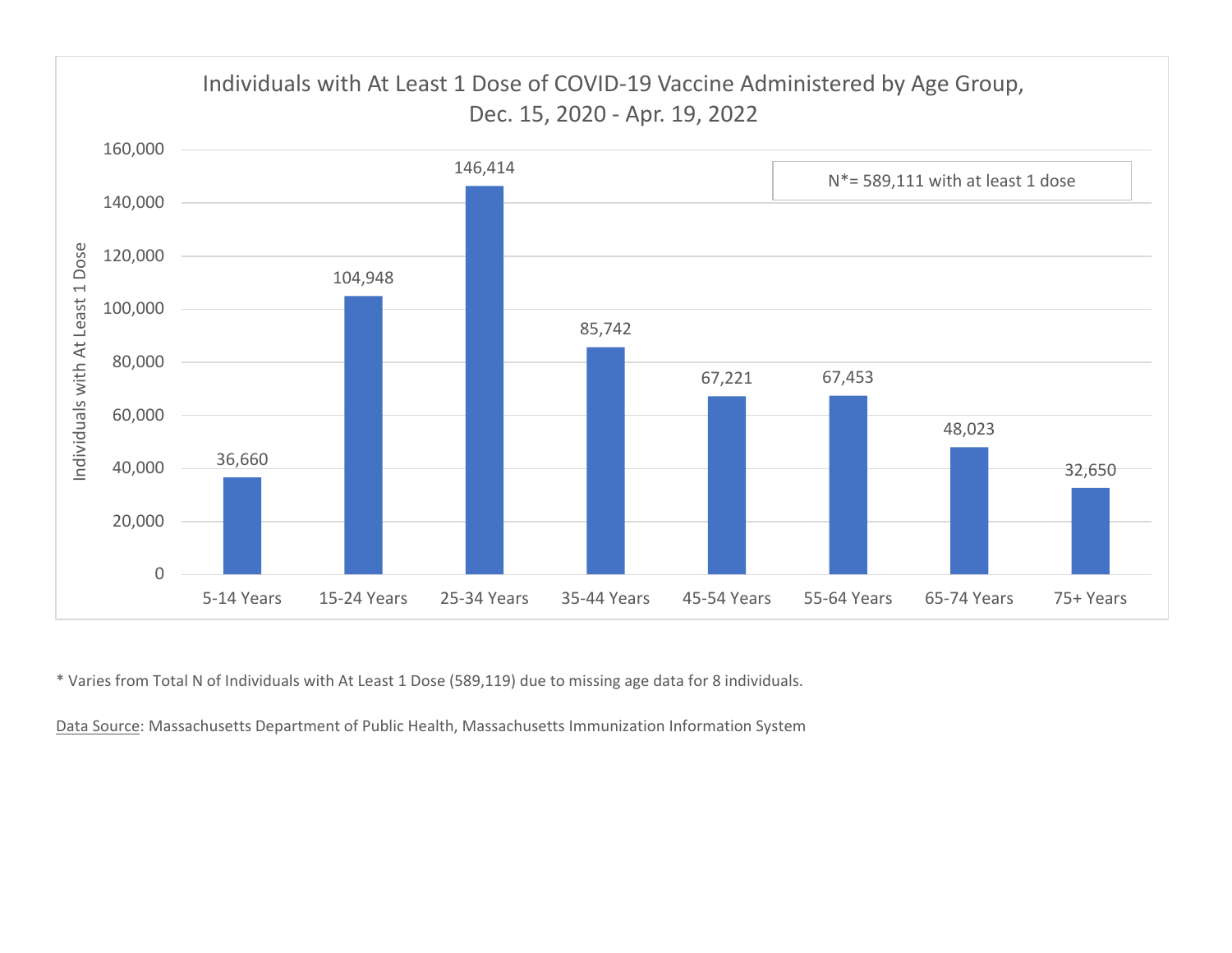

\* Varies from Total N of Individuals with At Least 1 Dose (589,119) due to missing age data for 8 individuals.

In accordance with CDC practices, BPHC has capped the percent of population coverage metrics at 99.9%. These metrics could be greater than 99.9% for multiple reasons, including census denominator data not including all individuals that currently reside in the county (e.g., part time residents) or potential data reporting errors. Estimates may change as new data are made available.

Percentage of overall Boston population with at least 1 dose <sup>=</sup> 86.7%.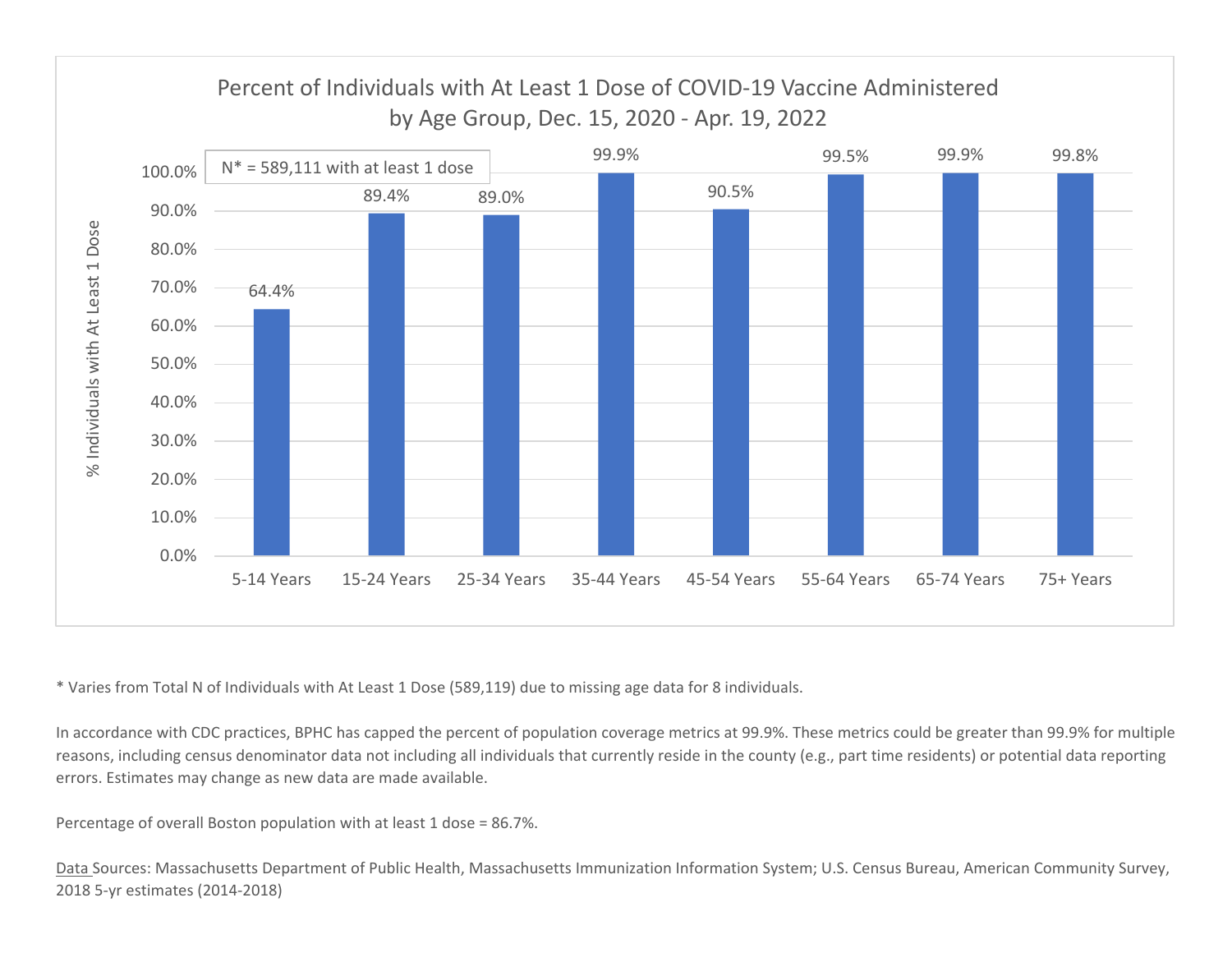

\* Varies from Total N of Fully Vaccinated Individuals (497,096) due to missing age data for 2 individuals.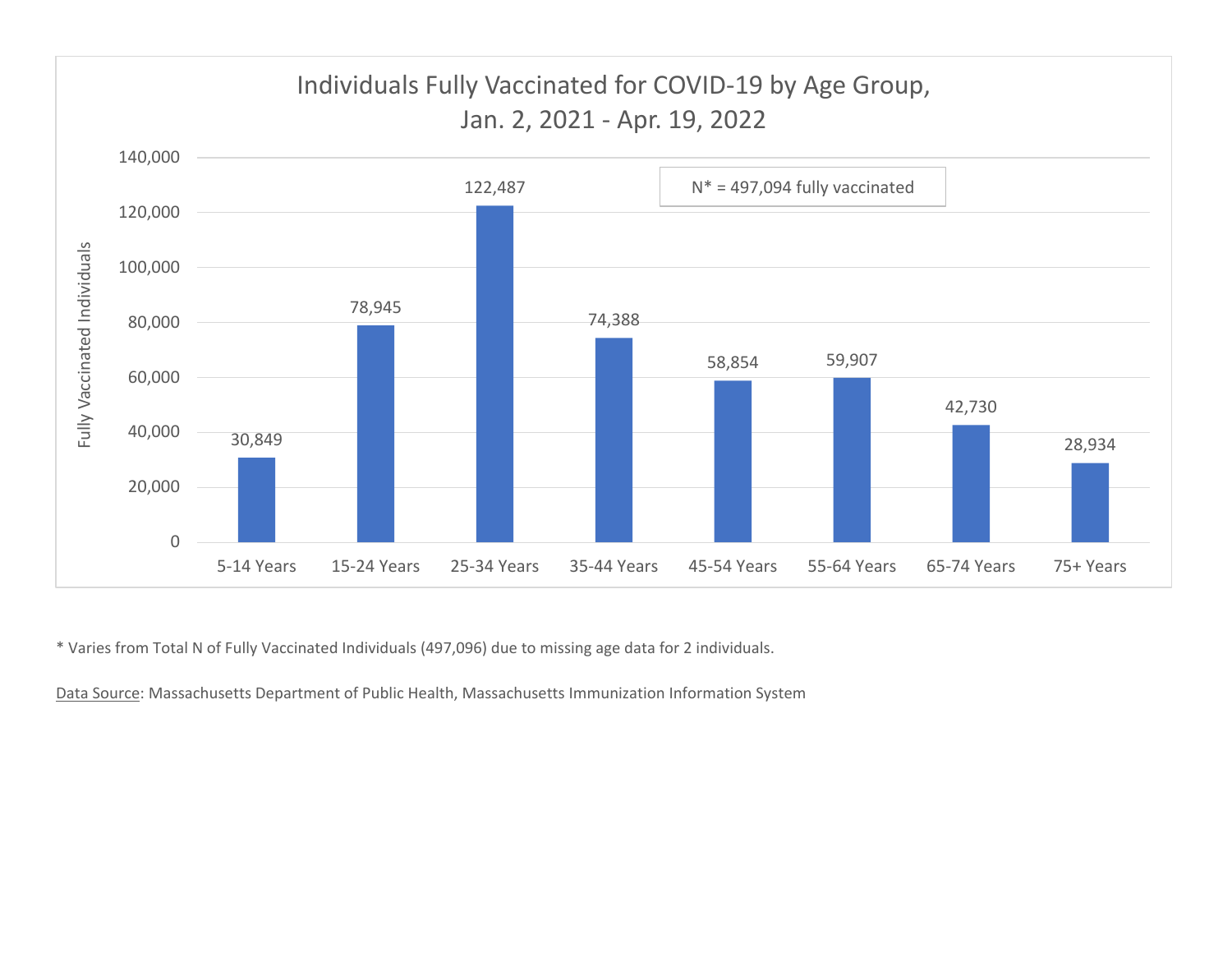

\* Varies from Total N of Fully Vaccinated Individuals (497,096) due to missing age data for 2 individuals.

Percentage of overall Boston population fully vaccinated <sup>=</sup> 73.2%.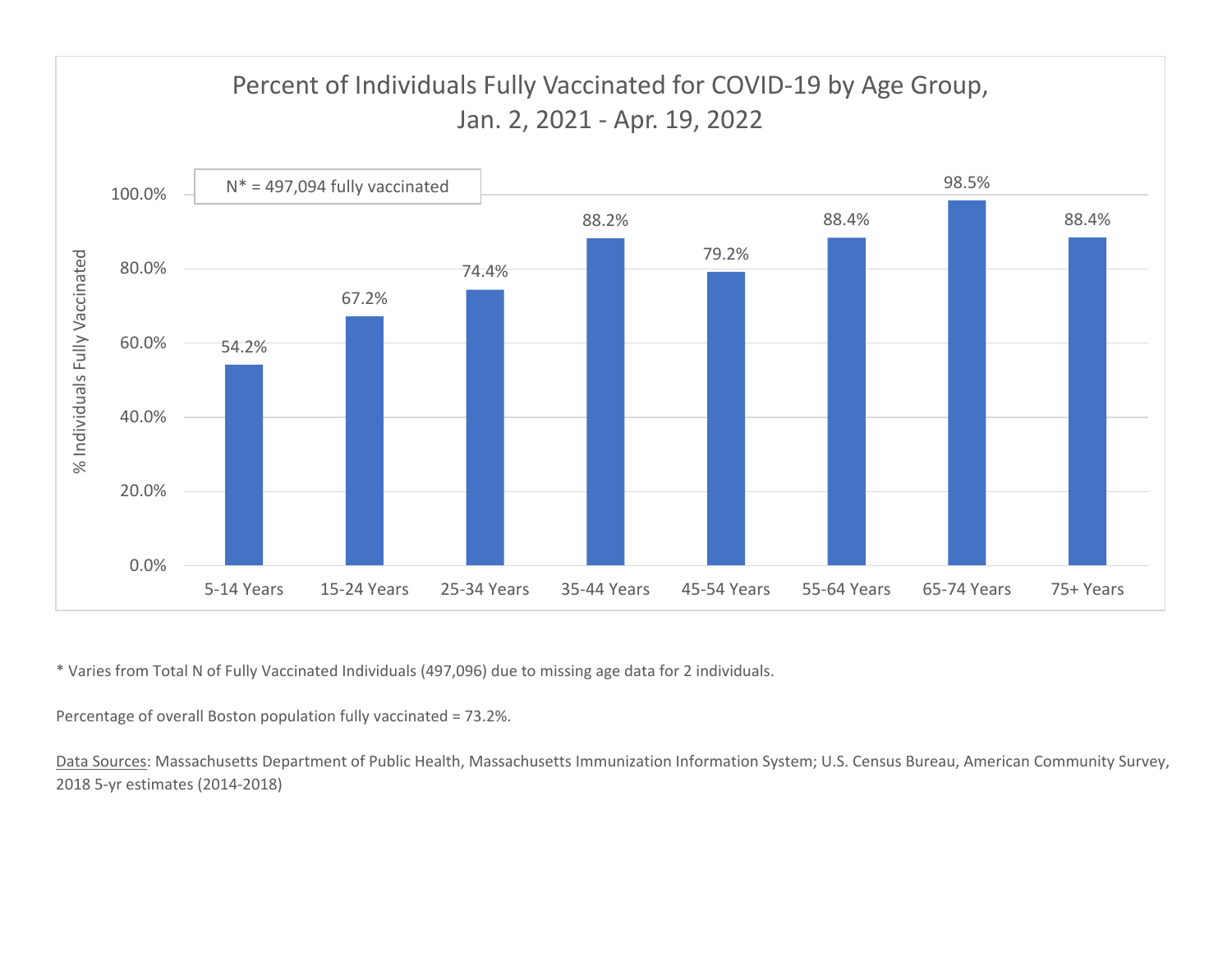

Asian/PI <sup>=</sup> Asian, Native Hawaiian, and Pacific Islander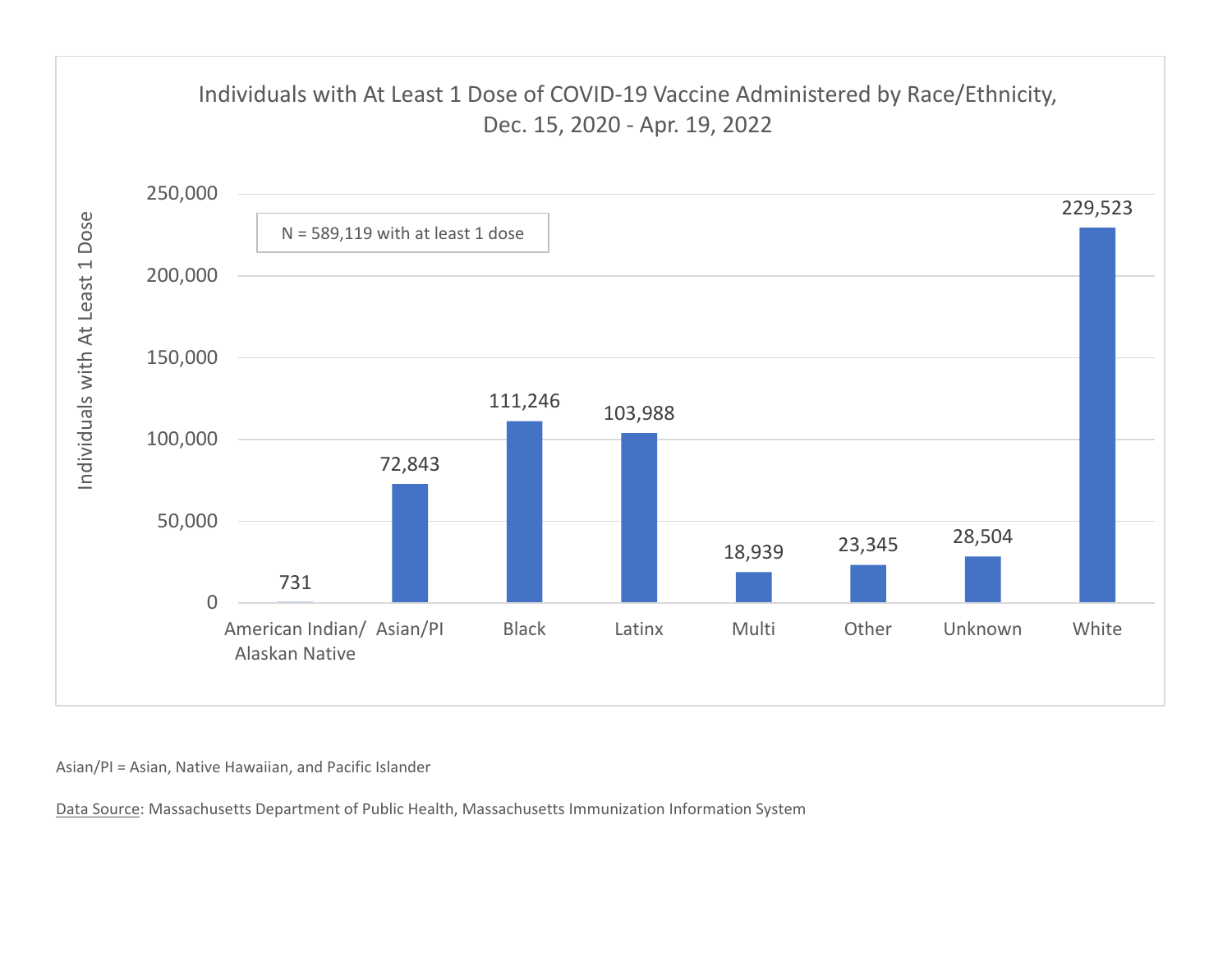

Asian/PI <sup>=</sup> Asian, Native Hawaiian, and Pacific Islander

\* Varies from Total N of Individuals with At Least 1 Dose (589,119) because data for residents who identify as Multiracial, Other, or Unknown are not included in this chart due to lack of comparable population data.

Percentage of overall Boston population with at least 1 dose <sup>=</sup> 86.7%.

In accordance with CDC practices, BPHC has capped the percent of population coverage metrics at 99.9%. These metrics could be greater than 99.9% for multiple reasons, including census denominator data not including all individuals that currently reside in the county (e.g., part time residents) or potential data reporting errors. Estimates may change as new data are made available.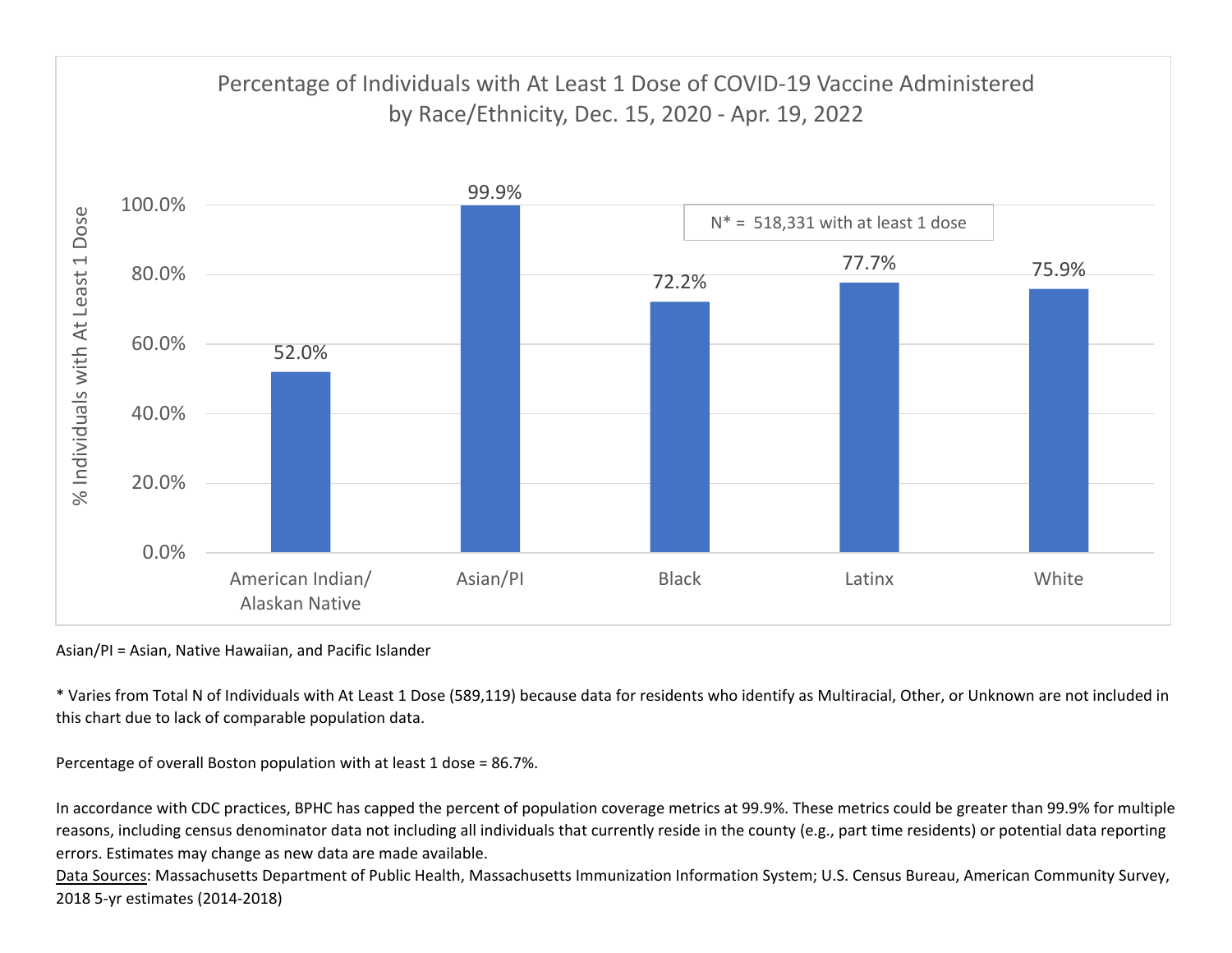

Asian/PI <sup>=</sup> Asian, Native Hawaiian, and Pacific Islander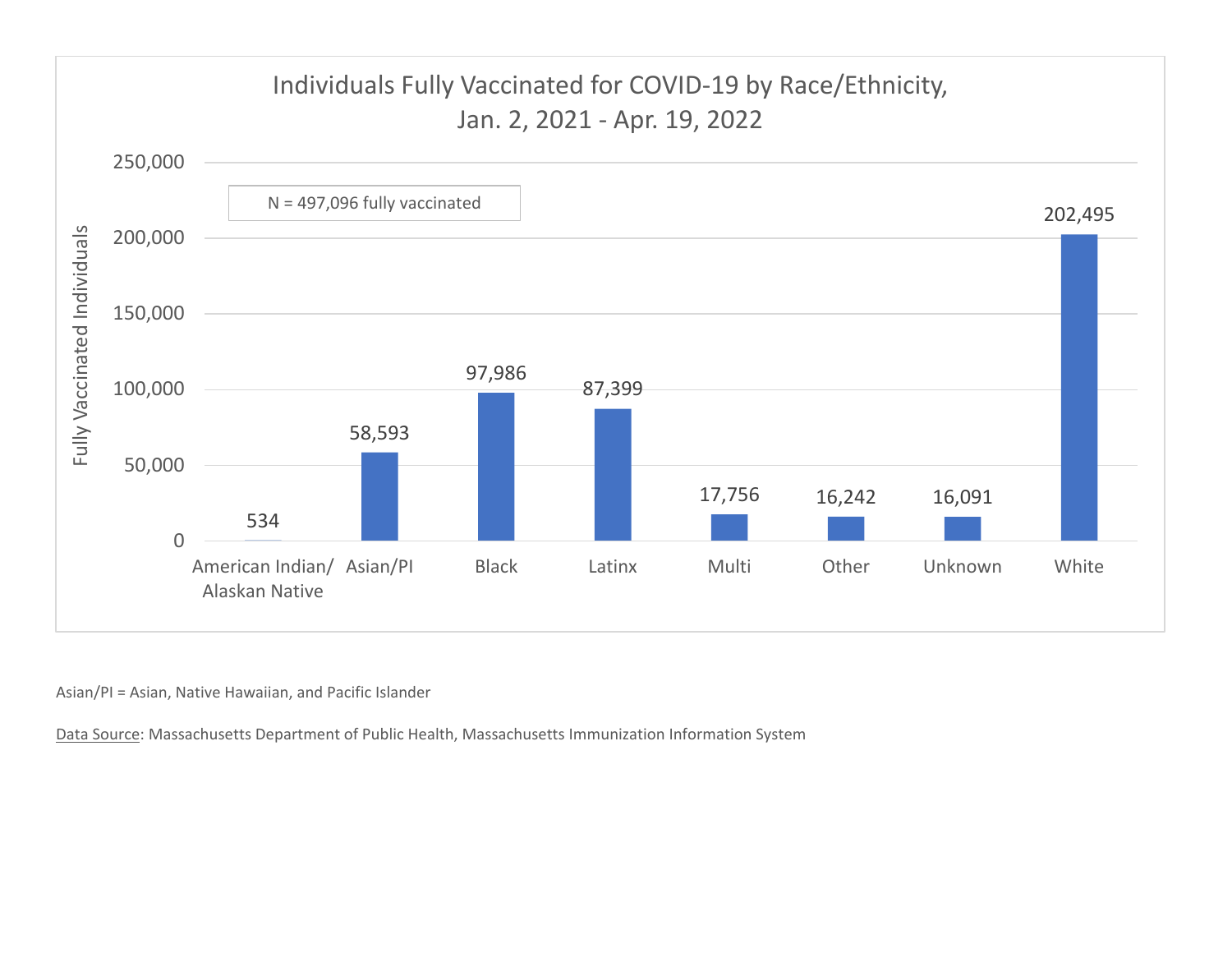

## Asian/PI <sup>=</sup> Asian, Native Hawaiian, and Pacific Islander

\* Varies from Total N of Fully Vaccinated Individuals (497,096) because data for residents who identify as Multiracial, Other, or Unknown are not included in this chart due to lack of comparable population data.

Percentage of overall Boston population fully vaccinated <sup>=</sup> 73.2%.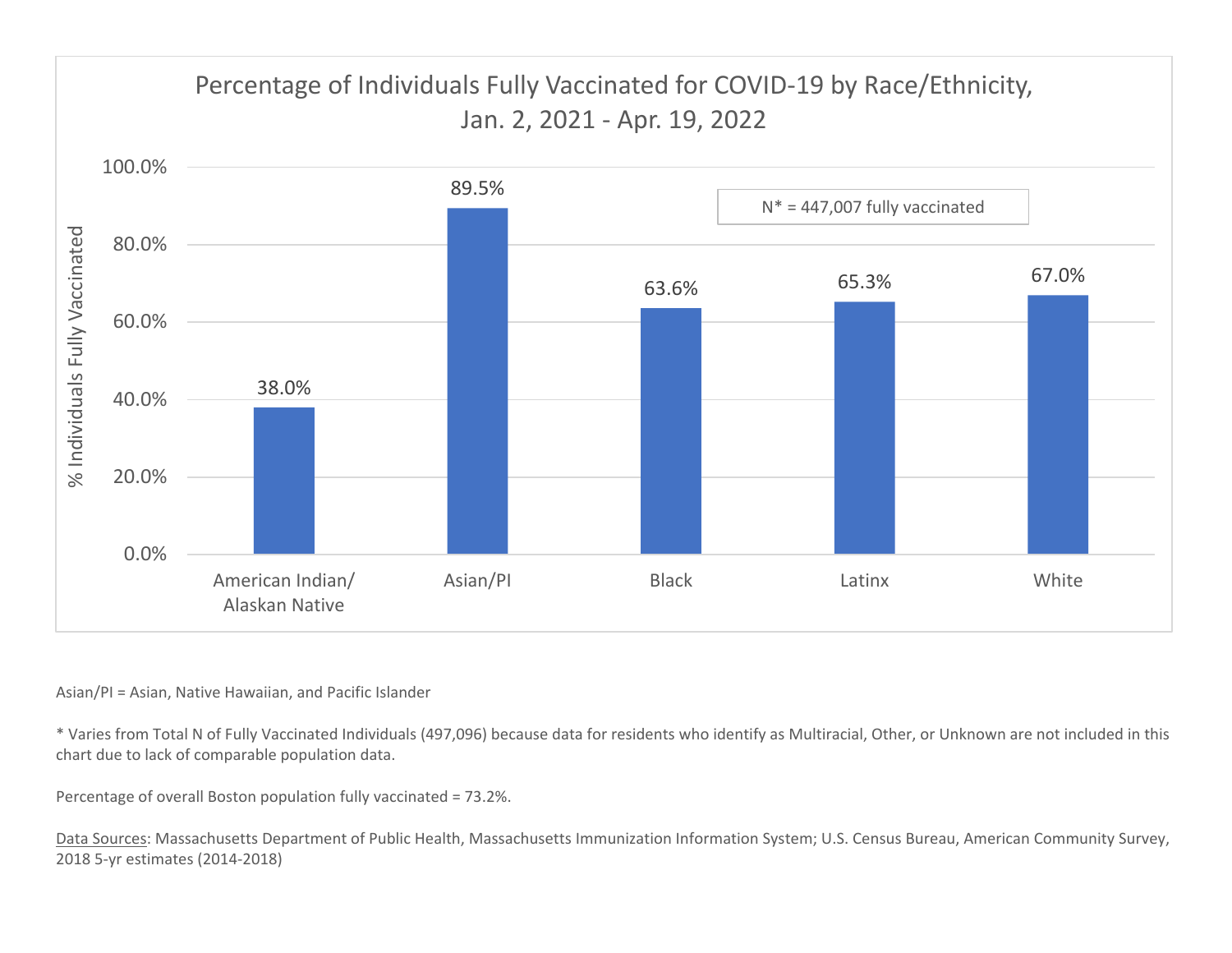

BB/BH/DT/NE/WE <sup>=</sup> Back Bay/Beacon Hill/Downtown/North End/West End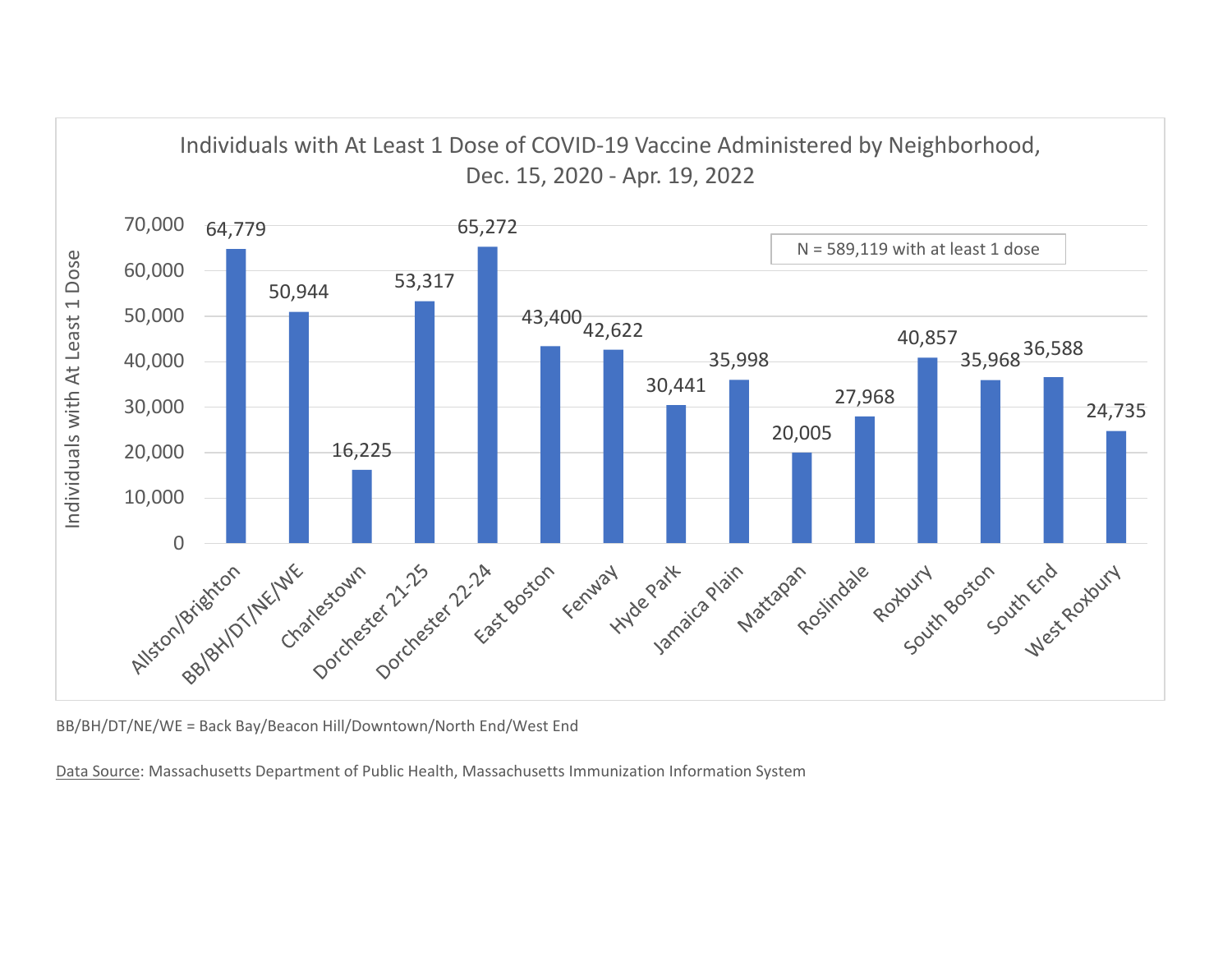

BB/BH/DT/NE/WE <sup>=</sup> Back Bay/Beacon Hill/Downtown/North End/West End

Percentage of overall Boston population with at least 1 dose <sup>=</sup> 86.7%.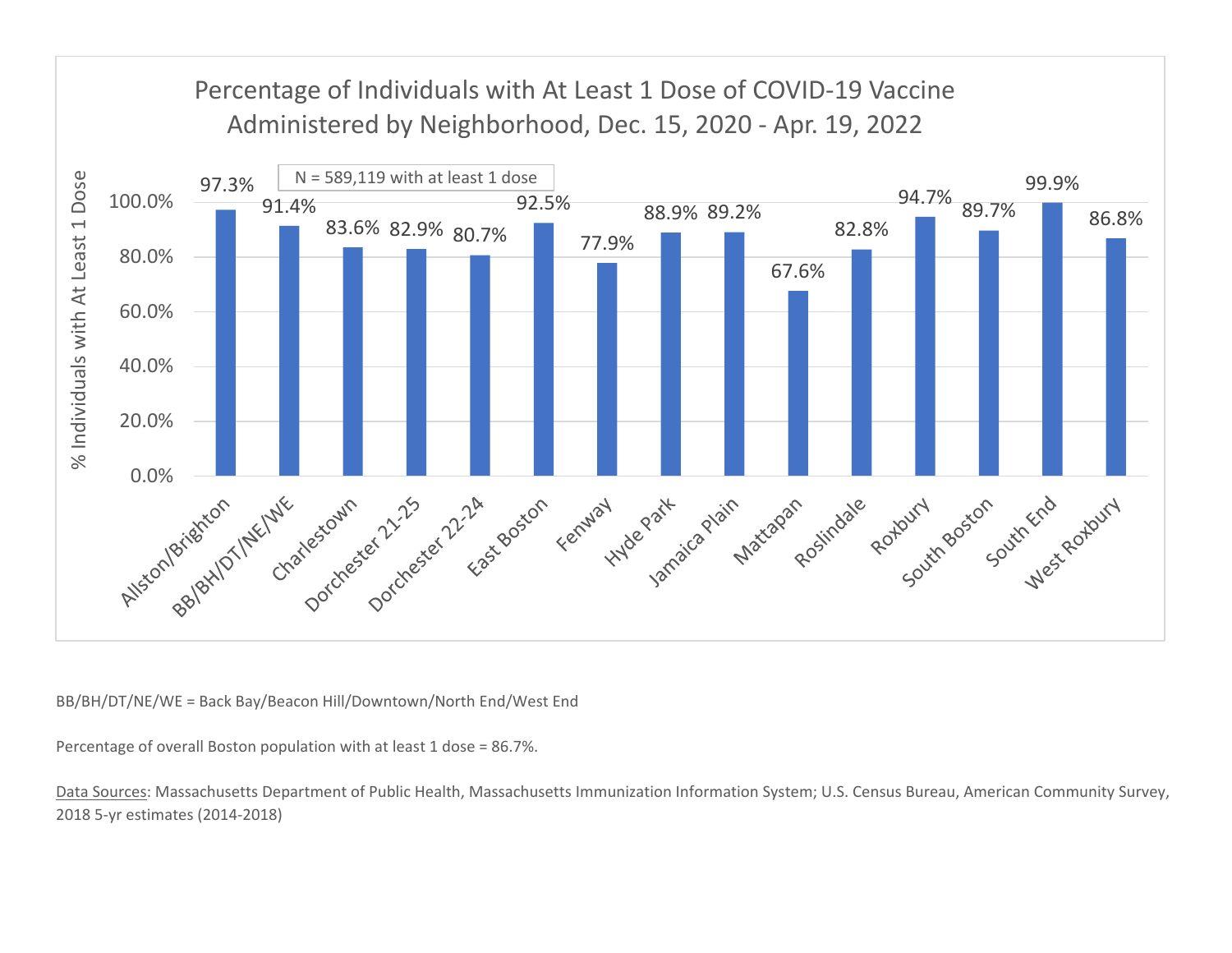

BB/BH/DT/NE/WE <sup>=</sup> Back Bay/Beacon Hill/Downtown/North End/West End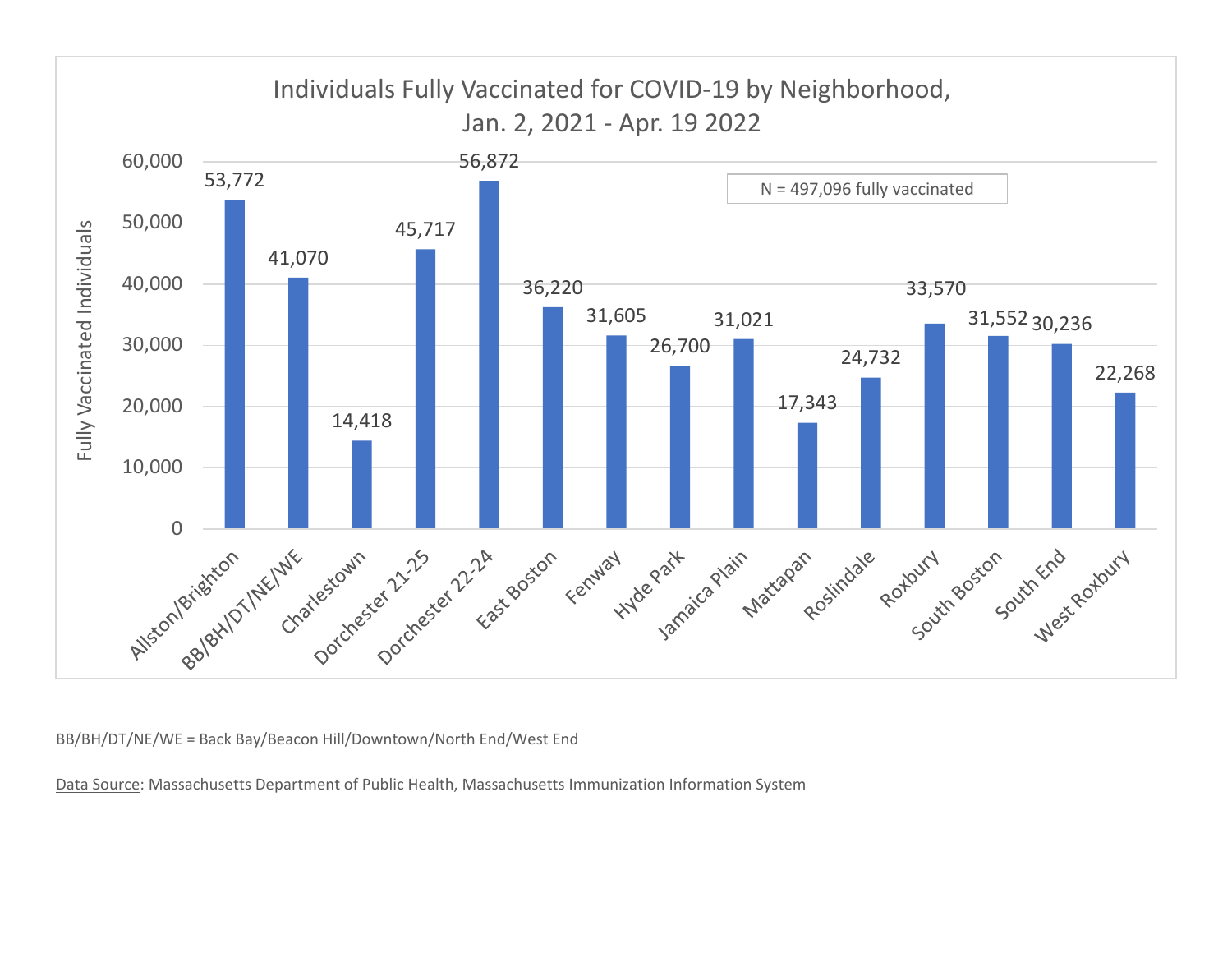

BB/BH/DT/NE/WE <sup>=</sup> Back Bay/Beacon Hill/Downtown/North End/West End

Percentage of overall Boston population fully vaccinated <sup>=</sup> 73.2%.